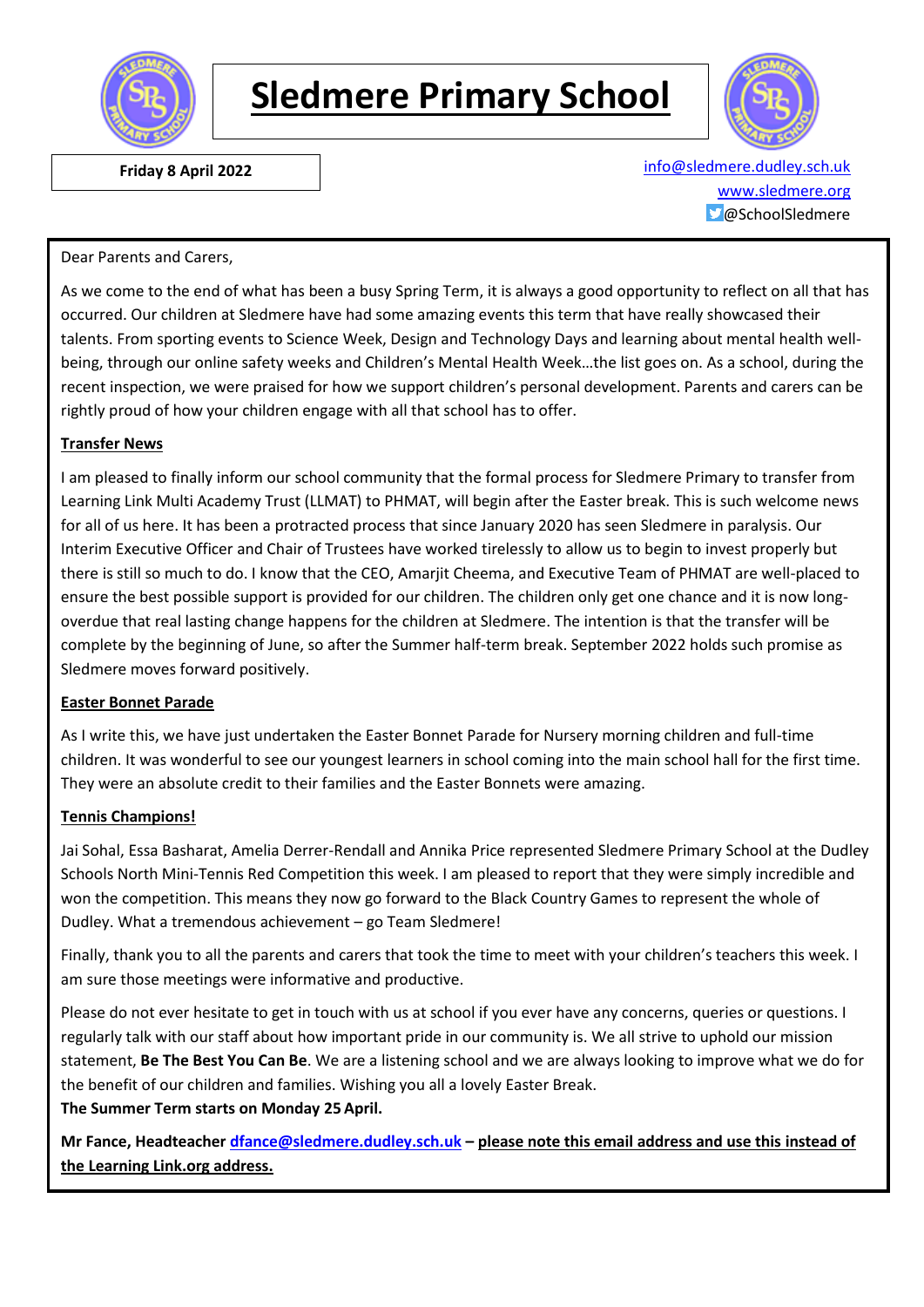



## **Learners of the Week!** *Nursery* **London: Olivia Corns and Jenson Harris** *Reception* **Cardiff: Haider Ali Majid and Evaleen Singh Belfast: Zeena Mohammed and Jensen Mould Edinburgh: Antonio Kumar and Rumaisah Waseem** *Year 1* **Paris: Kevin Tudor and Anabia Khurshid Rome: Nimra Najeeb and Muhammad Ahmad Madrid: Zayan Attique and Poppy Wakeman** *Year 2* **Barcelona: Henry Cooper and Daniya Ali Berlin: Cody Ford and Hadiyah Khan Budapest: Amuldeep Chouhan and Rukaiyah Idrees** *Year 3* **Beijing: Suhaan Hussain and Anita Ugwu Tokyo: Rayhaan Adnan and Noor Fatima Singapore: Darcie Wilkinson and Kyle Green** *Year 4* **Doha: Zuhaib Imran and Annika Price Abu Dhabi: Eshal Haider and Waiz Shah Dubai: Essa Basharat and Luchia Anslow** *Year 5* **Toronto: Afiyah Sajjid and Jenson-Louie Dale Chicago: Diego-Cristian Socol and Peyton Robinson Boston: Ayaan Khan, Sian Jones and Isabel Bruce** *Year 6* **Brasilia: Raheem Robinson and Fatima Batool Lima: Sara Imran and Mason Billingham Santiago: Akbar Shazad and Serena Naveen**

These are the pupils selected this week in recognition of our school values... **Respect, Responsibility, Kindness, Perseverance, Confidence, Resilience**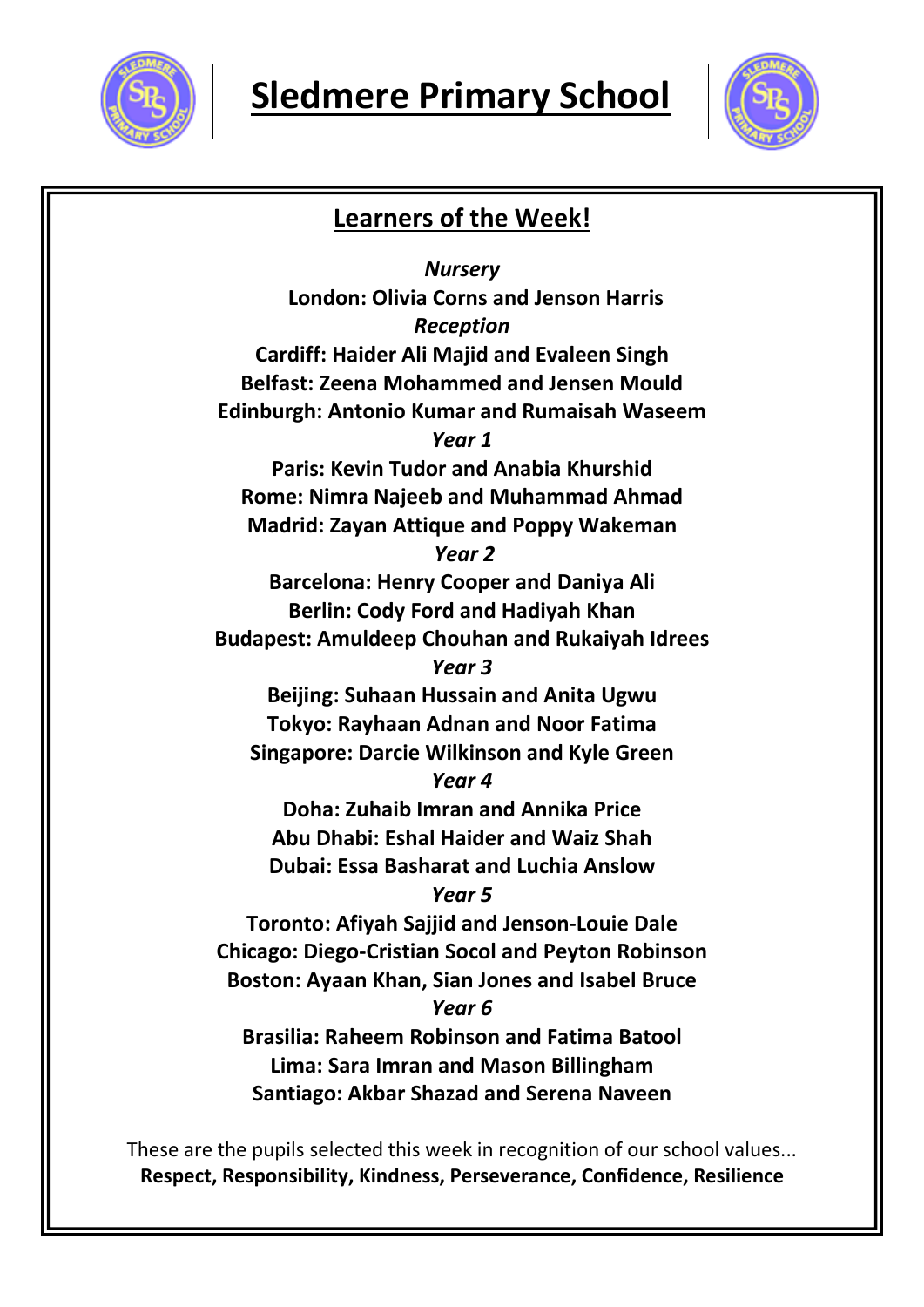

**Sledmere Primary School**



## **Messages from the School Office** Polite reminder **-** Breakfast Club doors will close at **8:15am**. Please come before this time. Early reminder **-** Beijing and Abu Dhabi will begin swimming lessons on **Thursday 28th April.** We have arranged a mop up photo session for **Wednesday 27th April.** Parents have been sent a text, if their child missed the last photo session. Class photos and a Year group photo for Year 6, will be taken by Tempest Photographers on the **22nd June. Friday 29th April is Earth Day** at our school, children can dress in blue and green. The **week 2 menu** will be served week commencing 25<sup>th</sup> April. Many happy returns to all these children, who will celebrate their birthday over the next two weeks. We wish you all the best for future health, success and happiness! *Happy Birthday to … Jenson-Louie Dale Hashim Khan Nathan Nji Sienna F Muizza Shaikh Aleena Nadeem Niall Greenfield Aminah Najeeb Craig Martin Anayah-Aroosh Atif Karlay Nash Amuldeep Chouhan Anaya Sohail Ollie Price Umer Kiyani T'Kal Brown Archie Goddard Jacob James William Leatham Mia M Colby-Joe H Jasmin Cresswell Ibrahim Shabir Oliver Lunn Maddison Cooper Akbar Shazad Suhaan Hussain Amaris Maili Haniya Sadaqat Ameena Maresh*

### **Online Safety**

**As we enter the Easter break, please do speak to your children about keeping safe online and when using social media.**